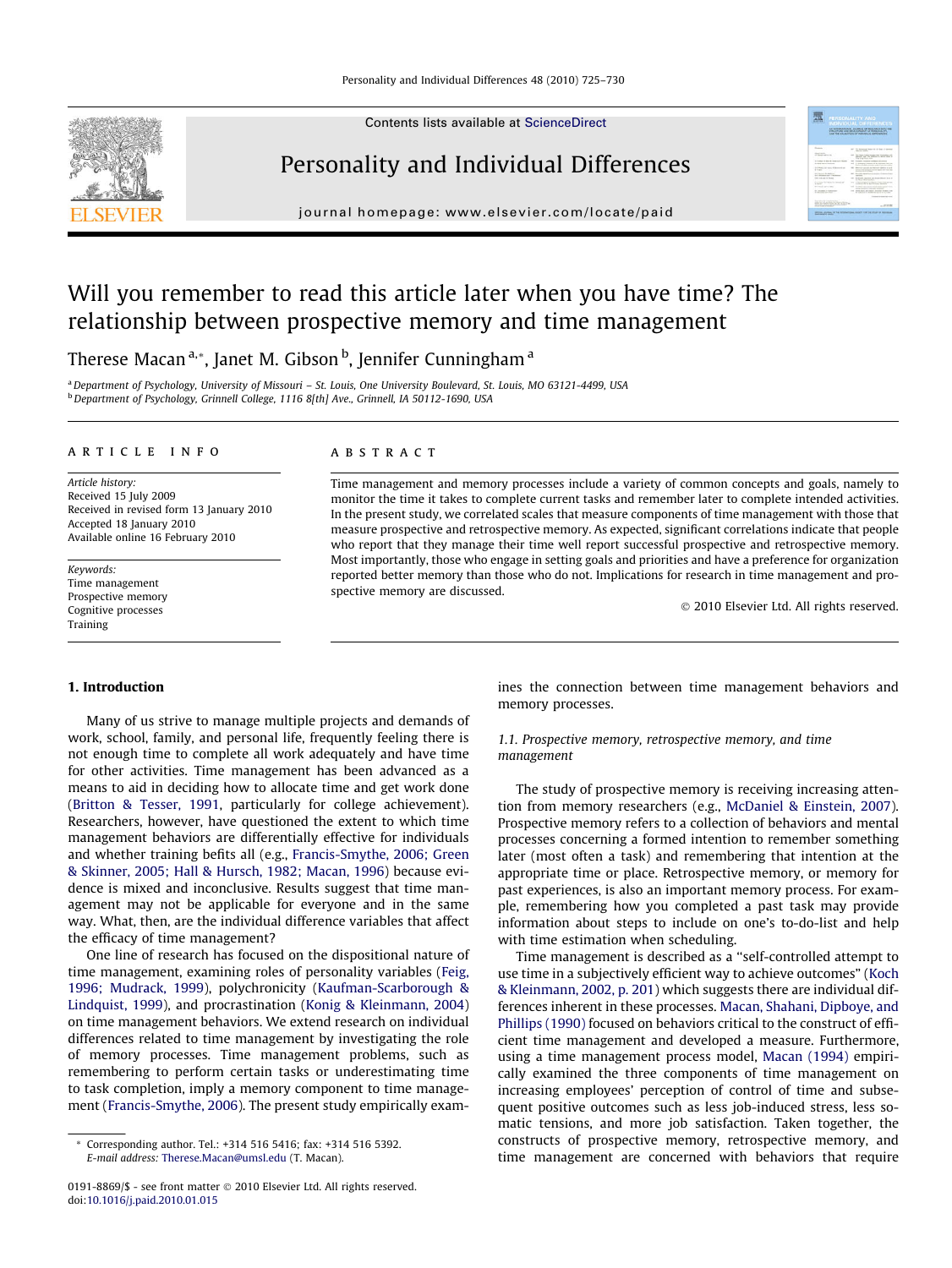intentions to complete tasks within a given period or sequence, include valuations of the importance and necessity of tasks, allow for using external aids to help reduce cognitive load or competing demands, and require monitoring of time and its relation to task completion.

A few studies in prospective memory have investigated variables involved in employee time management, namely divided attention [\(Otani et al., 1997](#page--1-0)) and time-of-day effects ([Leirer, Tanke,](#page--1-0) [& Morrow, 1994](#page--1-0)). In addition, [Francis-Smythe and Robertson](#page--1-0) [\(1999\)](#page--1-0) report that individuals who report using time management behaviors are more accurate in estimating the duration of a future task but underestimate the passage of time while monitoring time; poor time managers consistently under- or over-estimated time of current and future tasks. More research is needed to examine directly the role of individual differences in memory regarding time management behaviors. The present study aims to fill this gap.

### 1.2. Proposed mechanisms of memory processes and time management

[Francis-Smythe \(2006\)](#page--1-0) outlined two possible mechanisms for time management and prospective memory serving as aiding strategies. First, individuals engage in time management behaviors to free up cognitive resources for another task and lessen the burden on one's memory for prospective events. Second, individuals use time management behaviors to compensate for memory impairments. For example, [Lovelace and Twohig \(1990\)](#page--1-0) interviewed 40 healthy elderly participants about how often they forgot an item they intended to buy or went into a room and could not remember why. They gathered anecdotal information on what participants did to prevent such cognitive failures; the majority reported writing down the intentions on a things-to-do list. Making lists is one component of time management. It is important to replicate this finding and examine how other time management factors relate to memory.

Time management may also be used to reduce the cognitive costs in managing tasks. According to Altmann's model of cognitive control in task switching ([Altmann, 2007; Altmann & Gray, 2008\)](#page--1-0), the cognitive costs for switching tasks when we multi-task or deal with interruptions are large but can be diminished by goal setting behaviors that keep the initial task in mind. We propose that time management goal setting behaviors help keep information active in memory when interruptions or demands occur, allowing for a shorter recovery period to get back on task. Keeping information active in memory might be particularly important when individuals have low ability to carry out the task and thus, may reduce stress in task completion.

### 1.3. The present study

Theoretical work has established a link between memory and time management, but limited empirical evidence exists. Therefore, we collected data to test our hypotheses that people with good prospective and retrospective memory would also report good time management skills, and conversely, those with more memory failures would report poorer time management skills.

Using the time management behavior components of [Macan's](#page--1-0) [\(1994\)](#page--1-0) Time Management Behaviors Scale (setting goals, mechanics, and preference for organization), we predicted that there would be a positive correlation between each and memory successes. Furthermore, we expected to see this relationship demonstrated in two other scales that measure one's perceptions of time issues. These time measures examine respondents' perceptions of time use and issues of temporal concerns. We expected those who perceived more structure and purpose in their time use and were more concerned with time would also report better prospective and retrospective memory, further establishing empirically the relevance of these memory processes as individual difference variables in time management.

### 2. Method

### 2.1. Participants

Questionnaires were completed by 425 (62% female, 76% Caucasian) undergraduates. Participants were between the age of 19 and 59 ( $M = 26.82$ ,  $SD = 7.08$ ).

### 2.2. Materials, design, and procedure

[Macan's \(1994\)](#page--1-0) Time Management Behavior Scale (TMBS). Items measure three factors of time management behaviors: (a) goal setting/prioritizing (e.g., ''I set short-term goals for what I want to accomplish in a few days or weeks"; 10 items); (b) mechanics of time management (e.g., ''I make a list of things to do each day and check off each task as it is accomplished"; 11 items); and (c) preference for organization (e.g., "At the end of the workday, I leave a clear, well-organized work space"; 8 items). The three factors assess the extent to which time management behaviors are used, not the individual's evaluation of the effectiveness or appropriateness of such behaviors. A 5-item scale was also included that assessed participants' perceived control of time (e.g., ''I feel in control of my time"). Using a 5-point Likert-type scale from (1) seldom true to (5) very often true, higher means indicated more frequent use of time management as prescribed by the literature. Factor composite totals were computed as originally specified and subsequently supported by confirmatory factor analyses [\(Adams & Jex,](#page--1-0) [1997\)](#page--1-0). Test–retest reliabilities ranged from .51 to .70, after 5 months ([Macan, 1988\)](#page--1-0).

[Feather and Bond's \(1983\)](#page--1-0) Time Structure Questionnaire (TSQ). The 17-item scale measures the degree to which people think their time is structured and purposeful. [Bond and Feather \(1988\)](#page--1-0) reported a test–retest reliability of .76 over 15 weeks. The 5-point scale ranged from (1) yes, always to (5) no, never. One item (''Could you tell how many useful hours you put in last week?") used a scale ranging from (1) would have no idea to (5) yes, definitely. Higher scores indicate the presence of time structure and purposeful activity. A composite TSQ score was computed.

[Landy, Rastegary, Thayer, and Colvin \(1991\)](#page--1-0) Time Urgency Scale (TUS). The 33-item scale measures five factors: (a) competitiveness (e.g., ''I have a strong need to excel in most things"; 6 items); (b) eating behavior (e.g., ''I eat rapidly, even when there is plenty of time"; 5 items); (c) general hurry (e.g., "I usually work fast"; 5 items); (d) task related hurry (e.g., "I often feel pressed for time"; 3 items); and (e) speech pattern (e.g., ''I talk more rapidly than most people"; 5 items). The remaining 9 items were not included in any scale factors. Test–retest reliabilities over 4 weeks ranged from .66 to .73, and parallel form reliabilities ranged from .68 to .86 ([Landy et al., 1991](#page--1-0)). The 5-point scale ranged from (1) strongly disagree to (5) strongly agree. Composite scores were computed for each of the five dimensions, with higher scores indicating greater time urgency.

[Smith, Sala, Logie, and Maylor's \(2000\)](#page--1-0) Prospective and Retrospective Memory Questionnaire (PRMQ). The frequency of prospective and retrospective memory failures was assessed with 16 items using a 5-point scale ranging from (1) very often to (5) never. Example items include: ''Do you decide to do something in a few minutes' time and then forget to do it?" (Prospective memory) and ''Do you forget something that you were told a few minutes before?" (Retrospective memory). Because [Crawford et al. \(2003\)](#page--1-0) found that the best fitting model contained both a general memory